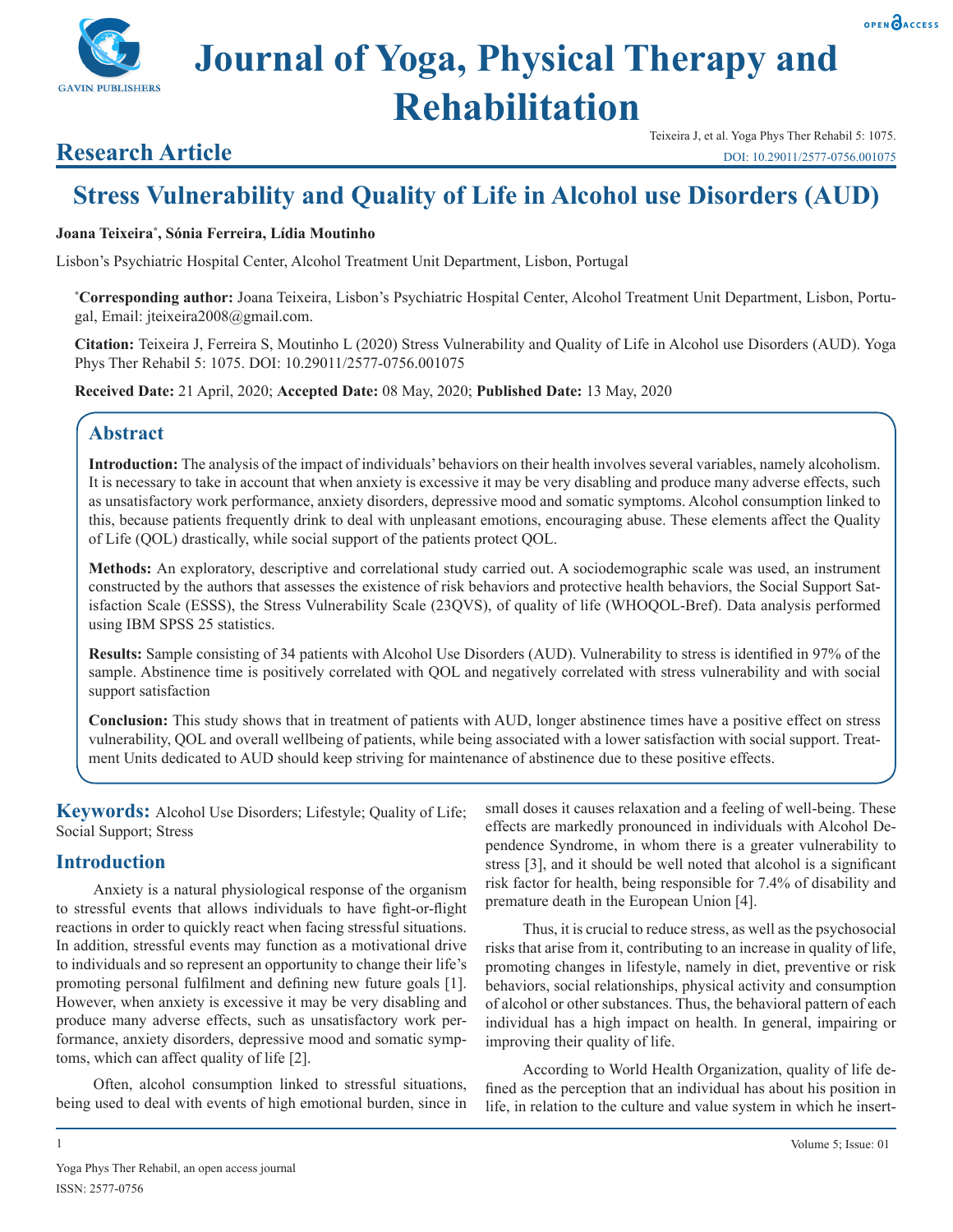ed, as well as in the interaction between his goals, expectations, standards and concerns, including different areas of functioning, social, occupational, physical, psychological and somatic sensations. The literature has shown worse results in this area depending on the degree of dependence and associated comorbidities [5].

In order to promote health and quality of life, as well as to promote resistance to stress, social support is fundamental for this to happen, assuming a primary role both in terms of disease prevention and during the rehabilitation process, after the disease has set in. Individuals who do not have privileged social relationships considered more vulnerable to stress. Thus, social support plays an essential role in preventing stress, given that individuals who benefit from higher levels of social support behave more consciously, using more appropriate and less impulsive strategies [6], having a positive impact on mental health [7] and physical health [8].

#### **Materials and Methods**

An exploratory and correlational descriptive study carried out, with the aim of analyzing vulnerability to stress, the existence of risk behaviors, QOL and social support in people with AUD. It also intended to assess the relationship between withdrawal time, QOL, vulnerability to stress and satisfaction with social support. The data collected in a treatment unit for people with AUD attending different treatment modalities (inpatient ward, outpatient day hospital, Therapeutic Groups and Consultations) in Lisbon, Portugal. The following inclusion criteria were considered: age equal to or above 18 years old, literacy, and no neurological or cognitive alterations that prevented questionnaire answering.

#### **Procedures**

Local Ethics committee and board of director's authorization for the study was obtained. The study was explained to each participant individually and written informed consent obtained from each participant.

The data analyzed using the statistical program SPSS (Statistical Package for Social Sciences), version 25.0 and descriptive analysis performed to describe the sociodemographic variables, risk behaviors and health behaviors reported by the participants. A correlation was made (Pearson's correlation) between the variables QOL, satisfaction with social support and vulnerability to stress and between these and the participants' abstinence time. The results of the present study are considered statistically significant at a significance level of 5% or 1% [9] that is, for  $p < 0.05$  or  $p <$ 0.01.

#### **Instruments**

#### **Sociodemographic questionnaire**

Questionnaire built by the authors where risk behaviors and health behavior is evaluated;

Stress Vulnerability Questionnaire - 23QVS [10] composed of a likert-type scale, with five possibilities of choice (from 0 to 4). The higher the overall score, the higher the Stress Vulnerability (SV). A rating of 43 represents the cutoff point above which a person is vulnerable to stress. In the validation study for the Portuguese population, a Cronbach's alpha of the global scale of 0.82 was obtained [10] and, in the present study, of 0.86.

WHO QOL-Bre: This instrument assesses the Quality of Life (QOL). The abbreviated version, consisting of 26 items, 2 of which are more general, related to the general perception of QOL and the general perception of health, and the remaining 24 represent each of the 24 specific facets that constitute the original instrument [11]. These 24 items are divided into four domains: Physical, Psychological, Social Relations and the environment [11,12].

Scale of Satisfaction with Social Support - ESSS [13] - The Scale of Satisfaction with Social Support - ESSS is an instrument developed by Wethingson and Kessler in 1986 and validated for the Portuguese population by Ribeiro [12]. It is a questionnaire of self-completion, which allows the operationalization of the variable satisfaction with social support, with its four dimensions or factors through 15 items of semantic differential of 5 points: "totally agree", "mostly agree", "neither agree nor disagree"," most disagree "and" totally disagree ". The total score of the scale results from the sum of the totality of the items, and can vary between 15 and 75, with the highest score corresponding to a perception of greater social support.

## **Results**

#### **Demographic characteristics of the sample**

The sample consists of 34 participants, 25 male (73.5%) and 9 female (26.5%), with a mean age of  $48.26$  (SD = 7.18).  $41.2\%$ of the participants are single, 32.4% are married and 23.5% are divorced. Of the total sample, 26.5% live alone and 38.2% are unemployed, with the most prevalent educational qualification being the 9th grade (52.9%).

#### **AUD**

With regard to AUD, we found that 17.6% have been on treatment for about a month, 26.5% for 3 months, 32.4% for 6 months and 23.6% for 12 months or more. Participants are in different treatment modalities (Outpatient Day Hospital - 50%, Inpatient Ward - 11.8%, therapeutic groups - 23.5% and consultations -13.8%).

Regarding the withdrawal time, it was found that 29.4% had been abstinent for one month, 32.4% for 3 months, 32.45 for 6 months and 5.9% for more than 12 months.

Half of the sample was undergoing treatment in Outpatient Day Hospital (intensive and daily alcohol psychosocial rehabilitation treatment), with 32.4% attending this modality for 6 months, with 38.3% abstaining during the same period.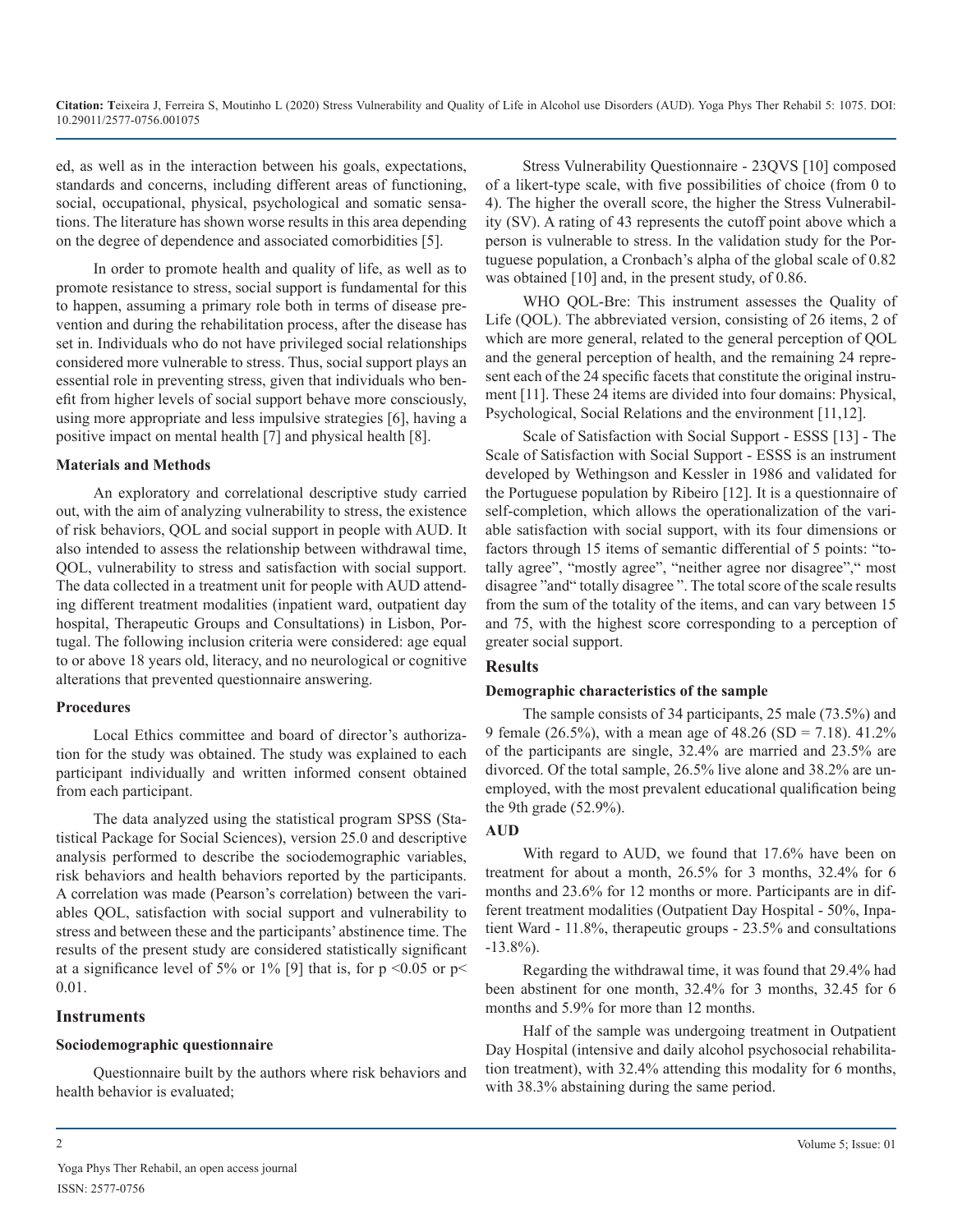

**Figure 1:** Consequences identified in different areas of life by the participants in relation to alcohol consumption.







**Figure 3:** Protective health behaviors. HPB – health-promoting behavior.

Analysis of the data shows that the area of life which suffers a greater impact of AUD is the family area. The most frequent risk behaviors are tobacco use and self-aggressive behaviors.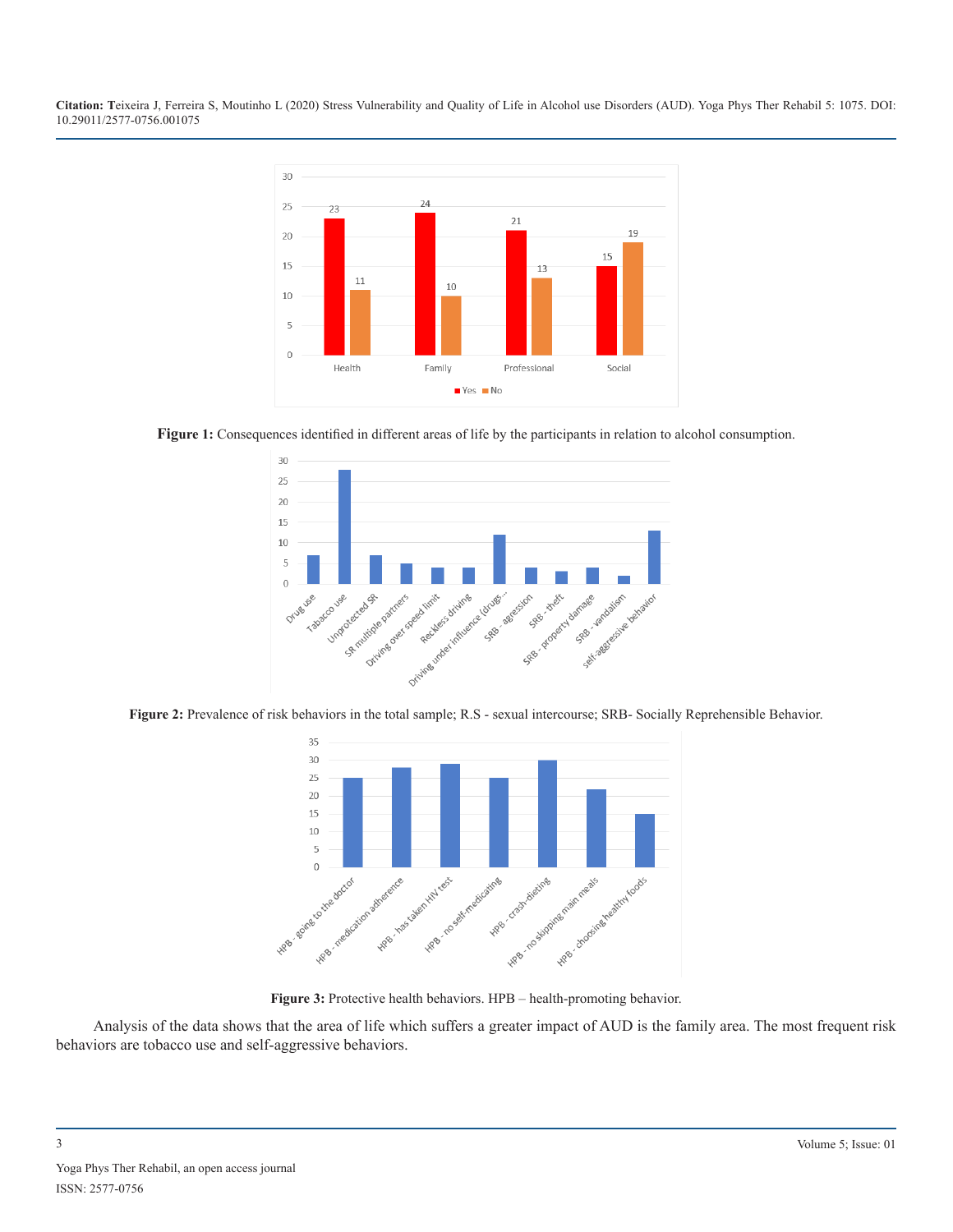|                            | Mean                | ЮL                  |
|----------------------------|---------------------|---------------------|
| Quality of life            | 90.91               | 10<br>18.           |
| Stress vulnerability       | 71.69               | 1 <sub>7</sub><br>4 |
| Social support satisfation | $\sim$<br>4.<br>.50 | ്പ<br>т. ∠∠         |

**Table 1:** Average values of QOL, Stress Vulnerability (SV) and Social Support Satisfaction (SSS) of the total sample.

Regarding SV, it was found that  $M = 71.69$  and SD = 14.7 with a minimum of 31 and a maximum of 99.

When correlating SV, existing in 97% of the sample with protective health behaviors, it was found that there is a statistically significant negative correlation between SV and going to the doctor (a protective health behavior), that is, the greater the vulnerability to stress identified, the lower the active search for medical care (Pearson's correlation  $= -0.37$  and  $p = 0.03$ ).

|                                                                                                             | <b>Quality of life</b>                  | <b>Stress vulnerability</b>              | Social support satisfation                | <b>Abstinence Time</b>                   |  |
|-------------------------------------------------------------------------------------------------------------|-----------------------------------------|------------------------------------------|-------------------------------------------|------------------------------------------|--|
| Quality of life                                                                                             |                                         | Pearson= $-0.743**$ P= $0.00$            | Pearson= $0,357$ <sup>*</sup><br>$P=0.04$ | Pearson= $0.340^*$ P= $0.04$             |  |
| Stress vulnerability                                                                                        | Pearson= $-0.743**$ P= $0.00$           |                                          | Pearson= $-0,059$<br>$P=0.74$             | Pearson= $-0.357$ <sup>*</sup> P= $0.04$ |  |
| Social support satisfation                                                                                  | Pearson= $0.357$ <sup>*</sup> P= $0.04$ | Pearson= $-0.059$ P= $0.74$              |                                           | Pearson= $-0,029$ P= $0,87$              |  |
| Abstinence Time                                                                                             | Pearson= $0.340^{\circ}$ P= $0.04$      | Pearson= $-0.357$ <sup>*</sup> P= $0.04$ | Pearson= $-0.029$<br>$P=0.87$             |                                          |  |
| The correlation is significant at the level of 0.01.<br>** The correlation is significant at the 0.05 level |                                         |                                          |                                           |                                          |  |

**Table 2:** Correlations between Quality of Life (QOL), Stress Vulnerability (SV), Satisfaction with Social Support (SSS), and Abstinence Time (AT).

A statistically significant correlation between QOL and SV was found (Pearson's correlation  $= -0.74$  and  $p = 0.00$ ). The correlation between SSS and QOL is also statistically significant (Pearson's correlation =  $-0.36$  and  $p = 0.04$ ). AT is correlated with QOL (Pearson's correlation =  $0.340^{\circ}$ ; p = 0.04), so as the withdrawal period increases, quality of life improves.

There was a negative correlation between TA to SV and SSS. As the time of withdrawal increases, vulnerability to stress and satisfaction with social support decreases. No statistically significant correlations were found between SSS and SV.

### **Discussion**

This study shows that patients with alcohol use disorders present high vulnerability to stress, which is congruent with the literature, and that abstinence time is positively correlated with quality of life [13].

Also relevant was that as the time of withdrawal increases, vulnerability to stress and satisfaction with social support decreases. These results indicate that patients with alcohol use disorders under intensive and daily alcohol psychosocial rehabilitation treatment who achieve longer abstinence times can improve their vulnerability to stress and become more critical about the social support they have. This second finding regarding unsatisfaction with

their social support is very interesting, suggesting two hypotheses: one is that unsatisfaction with social support is a contributing factor for the onset of AUD; the other hypotheses is that social support actors may provide an unsatisfactory level of support to the patients when AUD starts being under control by the patient. If this social support satisfaction variation is cause or consequence of AUD remains to be seen. This finding will undoubtedly be further studied by our group in the future.

In conclusion, this study shows that in treatment of patients with AUD, longer abstinence times have a positive effect on vulnerability to stress, QOL and overall wellbeing of patients, while being associated with a lower satisfaction with social support. Treatment Units dedicated to AUD should keep striving for maintenance of abstinence due to these positive effects.

### **References**

- 1. Lipp M (2002) Pesquisas sobre stress no Brasil. Campinas, SP: Papirus
- 2. [Blaine SK, Sinha R \(2017\) Alcohol, stress, and glucocorticoids: From](https://www.ncbi.nlm.nih.gov/pubmed/28159647)  [risk to dependence and relapse in alcohol use disorders. Neurophar](https://www.ncbi.nlm.nih.gov/pubmed/28159647)[macology 122: 136-147.](https://www.ncbi.nlm.nih.gov/pubmed/28159647)
- 3. [Ridder D, Schreurs K \(2001\) Developing Interventions for Chronically](https://www.ncbi.nlm.nih.gov/pubmed/11293366)  Ill Patients: Is Coping a Useful Concept?. Clinical Psychology Review [21: 205-240.](https://www.ncbi.nlm.nih.gov/pubmed/11293366)